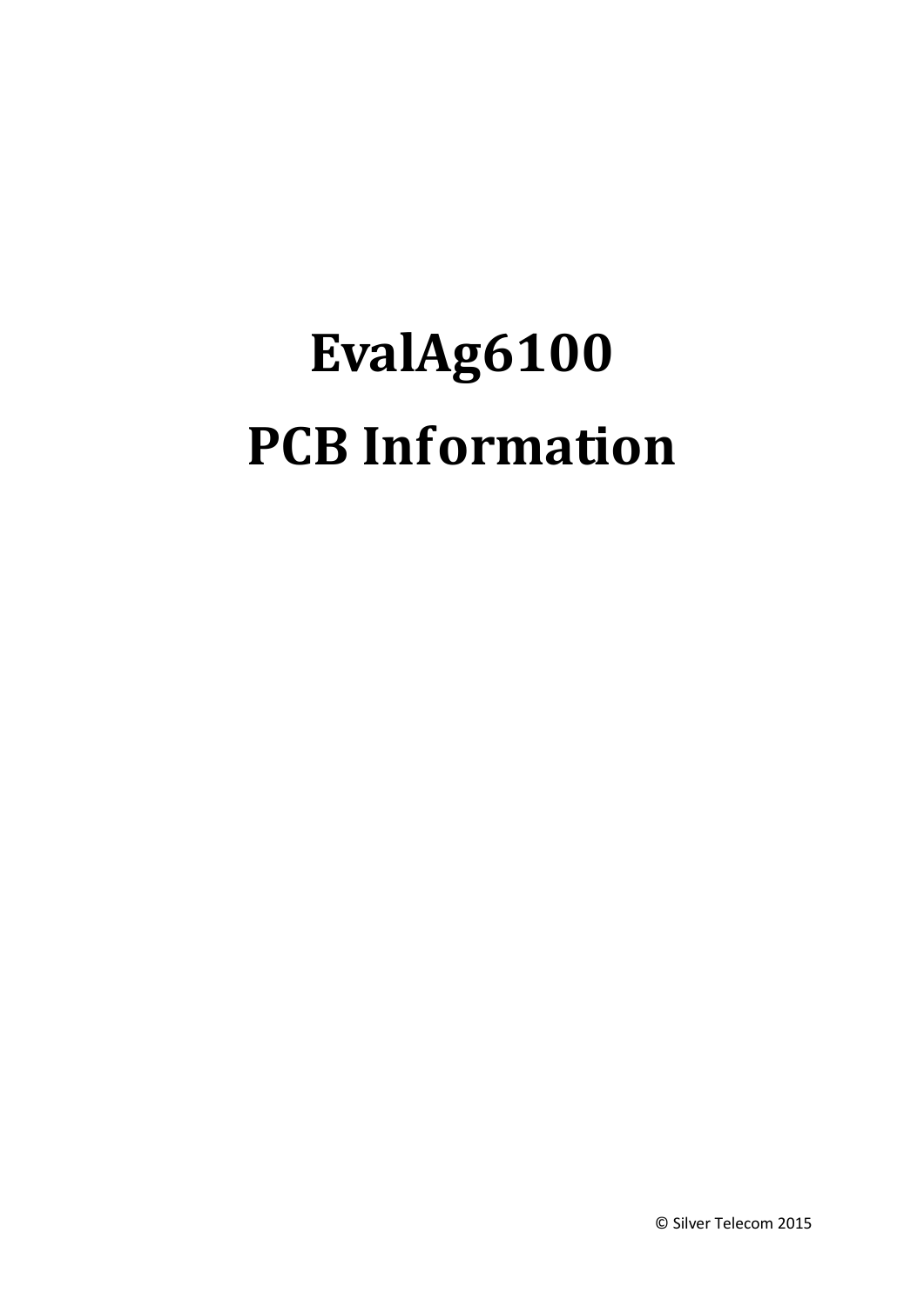

3

2

1

5

4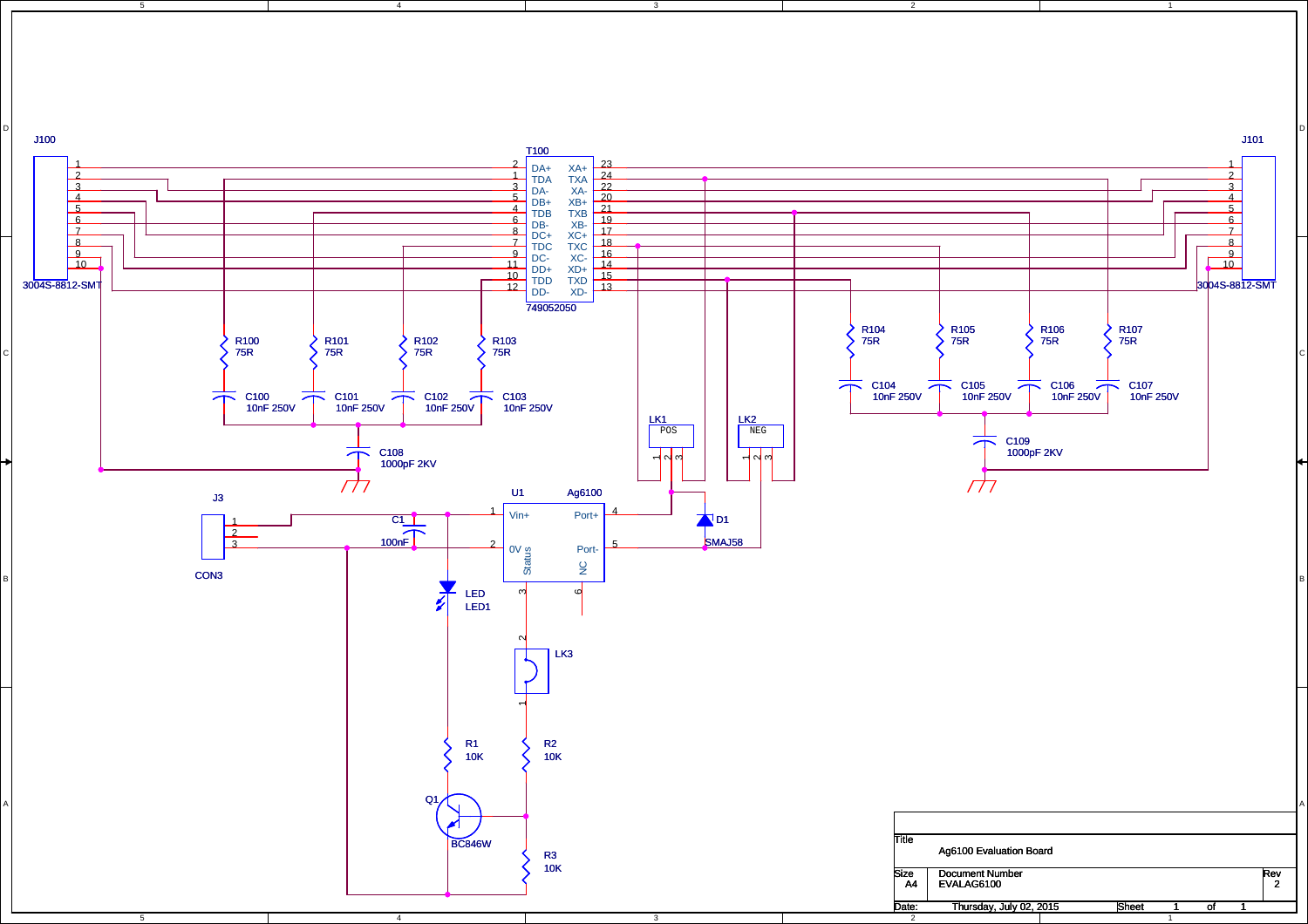| <b>EVALAg6100 Eval Board - Rev.2R</b><br>27th August 2015 |                           |                        |                                                  |                |               |                          |                          | Date                                       |                  |
|-----------------------------------------------------------|---------------------------|------------------------|--------------------------------------------------|----------------|---------------|--------------------------|--------------------------|--------------------------------------------|------------------|
| ***'Strictly Private and Company Confidential***          |                           |                        |                                                  |                |               |                          |                          |                                            |                  |
|                                                           |                           |                        |                                                  |                |               |                          |                          |                                            |                  |
| <b>Silver</b><br>Part No.                                 | <b>Description</b>        | Value                  | Location:                                        | Qty:           | Package:      | Rating:                  | Tol:                     | <b>Supplier Pt NO:</b>                     | <b>Comments:</b> |
|                                                           |                           |                        |                                                  |                |               |                          |                          |                                            |                  |
|                                                           | POE+ PSE Module           | Ag6100                 | U1                                               |                | Custom        | $\overline{\phantom{a}}$ |                          | Silver Telecom Part                        |                  |
|                                                           | Transistor NPN 60v Single | BC846Bw                | Q <sub>1</sub>                                   |                | <b>SOT323</b> |                          |                          | Infineon or NXP Only                       |                  |
|                                                           | <b>Protection Diode</b>   | SMAJ58A                | D <sub>1</sub>                                   |                | <b>SMA</b>    |                          |                          | Vishay, ST Micro, Diodes Inc               |                  |
|                                                           | Transformer - Data        | 10G BaseT PoE+         | T100                                             |                | <b>SMT</b>    | $\overline{\phantom{a}}$ | $\sim$                   | Wurth - 749052050                          |                  |
|                                                           | <b>SM LED</b>             | <b>RED LED</b>         | LED <sub>1</sub>                                 |                | <b>SMT</b>    | $\sim$                   | $\overline{\phantom{a}}$ | Wurth - 150 141 RS7 310 0                  |                  |
|                                                           | Ceramic multi-layer       | 100 <sub>n</sub> F     | C <sub>1</sub>                                   |                | 0805          | 100V                     | 20%                      | Samsung, NIC, TDK, Murata, Kemet & AVX     |                  |
|                                                           | Ceramic multi-layer       | 10nF                   | C100 - C107                                      | 8              | 0805          | 250V                     | 20%                      | Samsung, NIC, TDK, Murata, Kemet & AVX     |                  |
|                                                           | Ceramic multi-layer       | 1000pF 2KV             | C108, C109                                       | $\overline{2}$ | 1206          | 2KV                      | 20%                      | Samsung, NIC, TDK, Murata, Kemet & AVX     |                  |
|                                                           | Resistor - 0603           | 10K                    | R <sub>1</sub> , R <sub>2</sub> , R <sub>3</sub> | 3              | 0603          | 63mW                     | $1\%$                    | Royal Ohm, Eurohm & Yageo                  |                  |
|                                                           | Resistor - 0805           | 75R                    | R <sub>100</sub> - R <sub>107</sub>              | 8              | 0805          | 125mW                    | $1\%$                    | Royal Ohm, Eurohm & Yageo                  |                  |
|                                                           | <b>Ethernet Connector</b> | <b>RJ45</b>            | J100, J101                                       | 2              | <b>SMT</b>    | $\sim$                   |                          | Toby 3004S-8821-SMT                        |                  |
|                                                           | <b>DC Power Connector</b> | DC-001                 | J3                                               |                | Through Hole  |                          | $\overline{\phantom{a}}$ | Toby DC-001-B-2.5MM-R                      |                  |
|                                                           | Link                      | 3 Way                  | LK1.LK2                                          | $\overline{2}$ | Through Hole  |                          |                          | Toby LHCS-03S-R-060-034, Wurth 61300311121 |                  |
|                                                           | Link                      | 2 Way                  | LK3                                              |                | Through Hole  | $\overline{a}$           |                          | Toby LHCS-02S-R-060-034, Wurth 61300211121 |                  |
|                                                           | Module Socket             | 6 Way                  | U1                                               |                | Through Hole  |                          |                          | Toby SLW-106-01-G-S                        |                  |
|                                                           | <b>PCB</b>                | Rev.2R - 127mm x 102mm |                                                  |                |               |                          |                          |                                            |                  |
|                                                           | Jumper Links              | Links                  | <b>LK1 - LK3</b>                                 | 3              |               | $\overline{\phantom{a}}$ | $\sim$                   |                                            |                  |
|                                                           |                           |                        |                                                  | 35             |               | Total                    |                          |                                            |                  |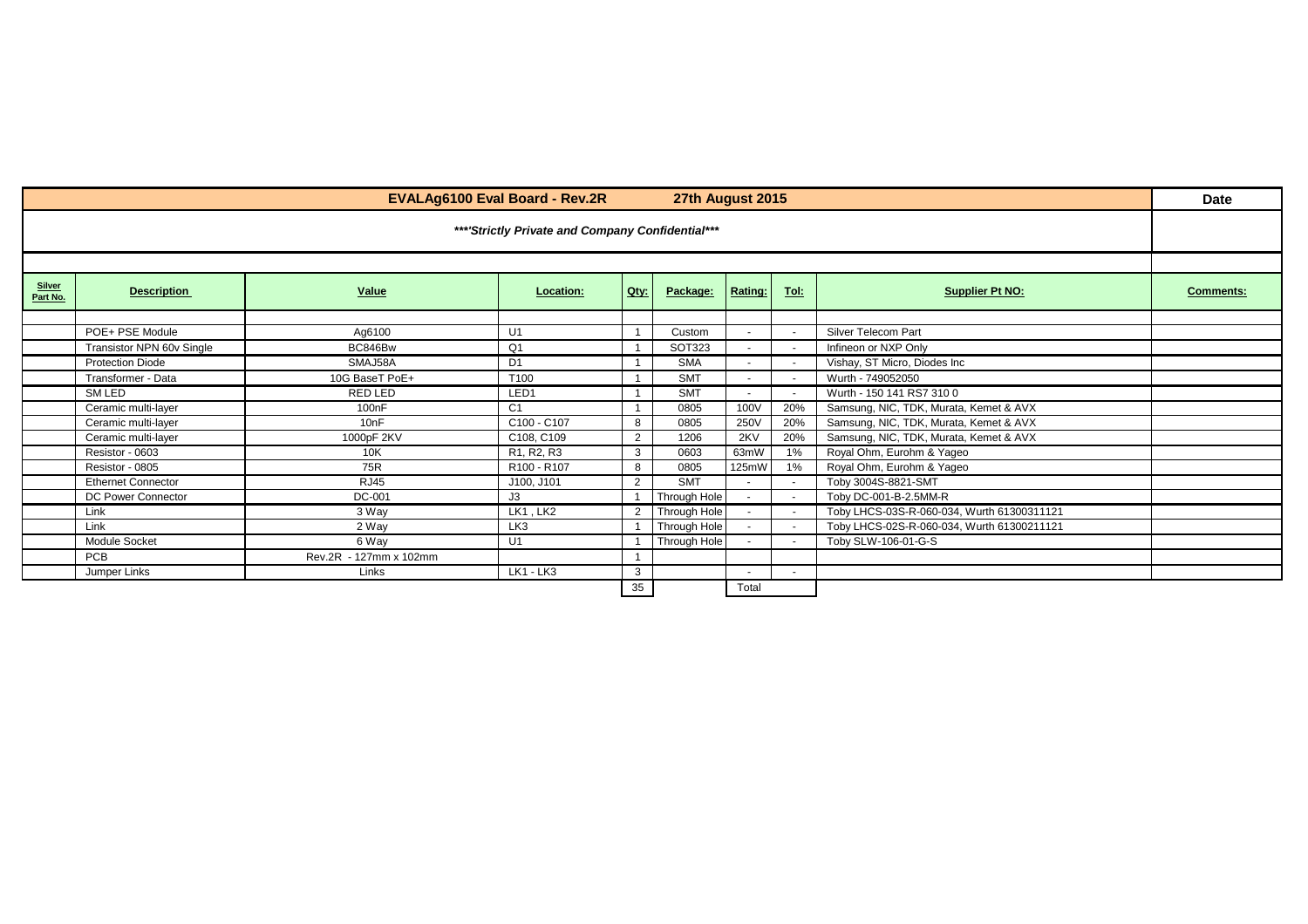